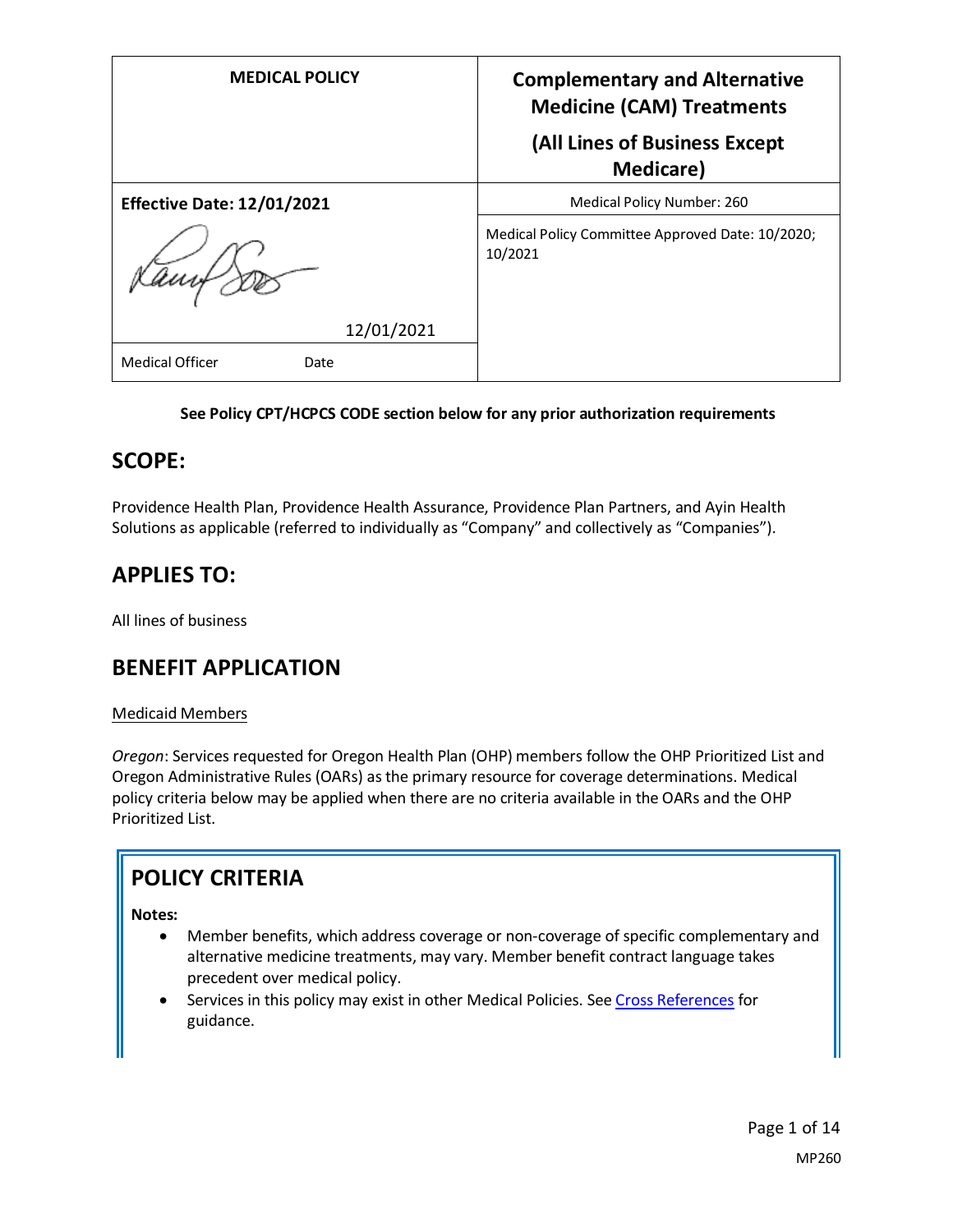**(All Lines of Business Except Medicare)**

Complementary and alternative medicine treatments are considered **investigational and are not covered** as a treatment of any condition. Treatments of this nature include but are not limited to the following:

- A. Autogenous lymphocytic factor
- B. Colon hydrotherapy, irrigation, cleansing and lavage
- C. Intravenous infusion including:
	- 1. Hydrogen peroxide
	- 2. Micronutrients (Myers' cocktail)
	- 3. Ozone treatment (see F.)
	- 4. Vitamin C
- D. Manual and soft tissue therapies including:
	- 1. Active release techniques®
	- 2. Craniosacral therapy (CST)
	- 3. Cupping
	- 4. Instrument assisted soft tissue mobilization (IASTM), including but not limited to the Graston Technique®
	- 5. TuiNa
- E. Mesotherapy
- F. Oxygen therapy, including ozone therapy administered directly to the tissue, intravenously, or intramuscularly
- G. Placentophagy/placenta capsules

Link t[o Policy Summary](#page-8-0)

## **CPT/HCPCS CODES**

| <b>All Lines of Business</b>    |                                                                                                                                                                                                                                  |
|---------------------------------|----------------------------------------------------------------------------------------------------------------------------------------------------------------------------------------------------------------------------------|
| No Prior Authorization Required |                                                                                                                                                                                                                                  |
| 96360                           | Intravenous infusion, hydration; initial, 31 minutes to 1 hour                                                                                                                                                                   |
| 96361                           | Intravenous infusion, hydration; each additional hour (List separately in addition to code<br>for primary procedure)                                                                                                             |
| 96365                           | Therapeutic, Prophylactic, and Diagnostic Injections and Infusions (Excludes<br>Chemotherapy and Other Highly Complex Drug or Highly Complex Biologic Agent<br>Administration)                                                   |
| 96366                           | Therapeutic, Prophylactic, and Diagnostic Injections and Infusions (Excludes<br>Chemotherapy and Other Highly Complex Drug or Highly Complex Biologic Agent<br>Administration)                                                   |
| 96367                           | Intravenous infusion, for therapy, prophylaxis, or diagnosis (specify substance or drug);<br>additional sequential infusion of a new drug/substance, up to 1 hour (List separately in<br>addition to code for primary procedure) |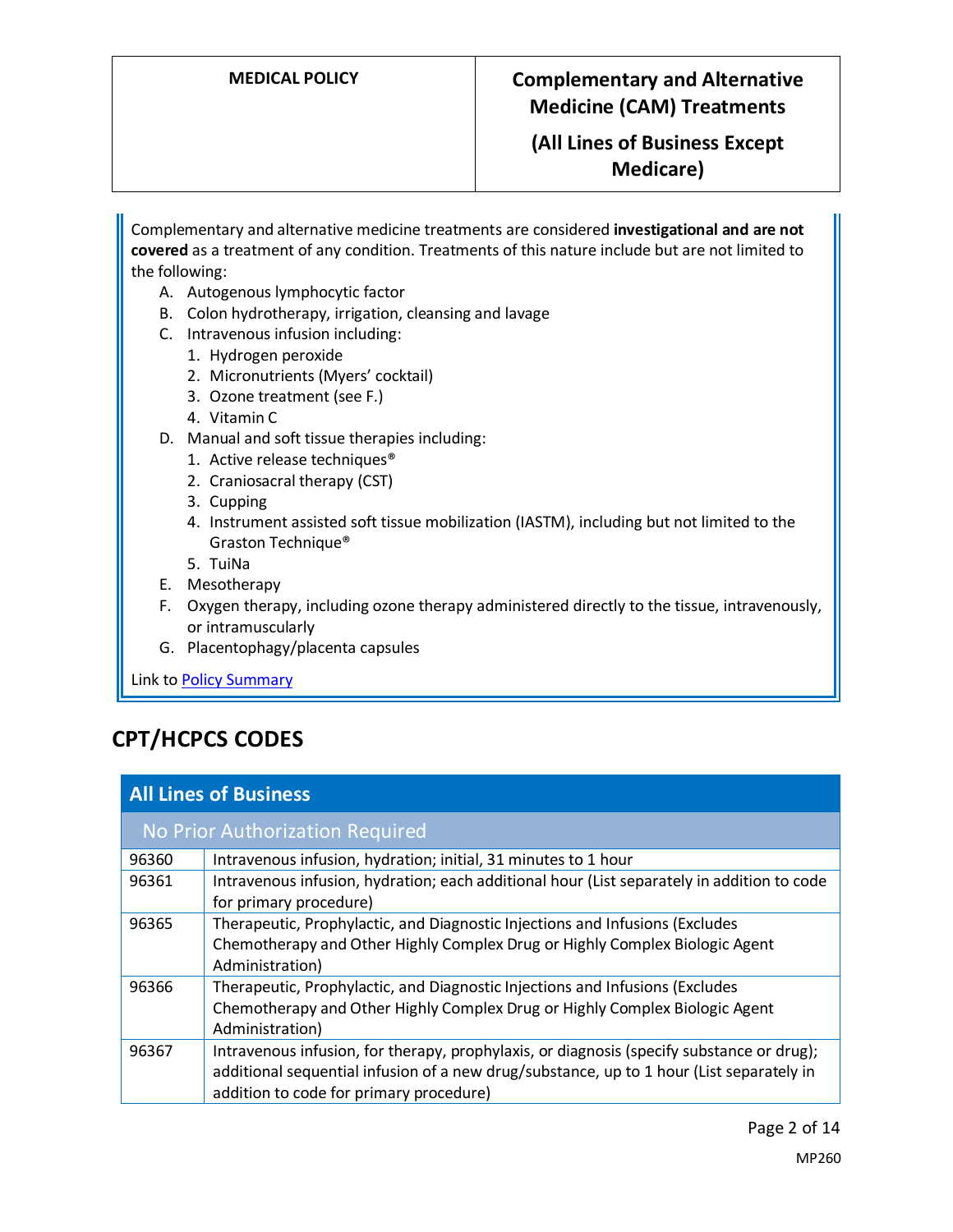| 96368    | Therapeutic, Prophylactic, and Diagnostic Injections and Infusions (Excludes                                                  |
|----------|-------------------------------------------------------------------------------------------------------------------------------|
|          | Chemotherapy and Other Highly Complex Drug or Highly Complex Biologic Agent                                                   |
|          | Administration)                                                                                                               |
| 96369    | Therapeutic, Prophylactic, and Diagnostic Injections and Infusions (Excludes                                                  |
|          | Chemotherapy and Other Highly Complex Drug or Highly Complex Biologic Agent                                                   |
|          | Administration)                                                                                                               |
| 96370    | Subcutaneous infusion for therapy or prophylaxis (specify substance or drug); each                                            |
|          | additional hour (List separately in addition to code for primary procedure)                                                   |
| 96371    | Subcutaneous infusion for therapy or prophylaxis (specify substance or drug); additional                                      |
|          | pump set-up with establishment of new subcutaneous infusion site(s) (List separately in                                       |
|          | addition to code for primary procedure)                                                                                       |
| 96372    | Therapeutic, Prophylactic, and Diagnostic Injections and Infusions (Excludes                                                  |
|          | Chemotherapy and Other Highly Complex Drug or Highly Complex Biologic Agent                                                   |
|          | Administration)                                                                                                               |
| 96373    | Therapeutic, Prophylactic, and Diagnostic Injections and Infusions (Excludes                                                  |
|          | Chemotherapy and Other Highly Complex Drug or Highly Complex Biologic Agent                                                   |
|          | Administration)                                                                                                               |
| 96374    | Therapeutic, Prophylactic, and Diagnostic Injections and Infusions (Excludes                                                  |
|          | Chemotherapy and Other Highly Complex Drug or Highly Complex Biologic Agent                                                   |
|          | Administration)                                                                                                               |
| 96375    | Therapeutic, prophylactic, or diagnostic injection (specify substance or drug); each                                          |
|          | additional sequential intravenous push of a new substance/drug (List separately in<br>addition to code for primary procedure) |
| 96376    | Therapeutic, Prophylactic, and Diagnostic Injections and Infusions (Excludes                                                  |
|          | Chemotherapy and Other Highly Complex Drug or Highly Complex Biologic Agent                                                   |
|          | Administration)                                                                                                               |
| 96377    | Application of on-body injector (includes cannula insertion) for timed subcutaneous                                           |
|          | injection                                                                                                                     |
| 97124    | Therapeutic procedure, 1 or more areas, each 15 minutes; massage, including                                                   |
|          | effleurage, petrissage and/or tapotement (stroking, compression, percussion)                                                  |
| 97140    | Manual therapy techniques (eg, mobilization/ manipulation, manual lymphatic drainage,                                         |
|          | manual traction), 1 or more regions, each 15 minutes                                                                          |
| 98925    | Osteopathic manipulative treatment (OMT); 1-2 body regions involved                                                           |
| 98926    | Osteopathic manipulative treatment (OMT); 3-4 body regions involved                                                           |
| 98927    | Osteopathic manipulative treatment (OMT); 5-6 body regions involved                                                           |
| 98928    | Osteopathic manipulative treatment (OMT); 7-8 body regions involved                                                           |
| 98929    | Osteopathic manipulative treatment (OMT); 9-10 body regions involved                                                          |
| Unlisted |                                                                                                                               |
| 45399    | Unlisted procedure, colon                                                                                                     |
| 96379    | Unlisted therapeutic, prophylactic, or diagnostic intravenous or intra-arterial injection or                                  |
|          | infusion                                                                                                                      |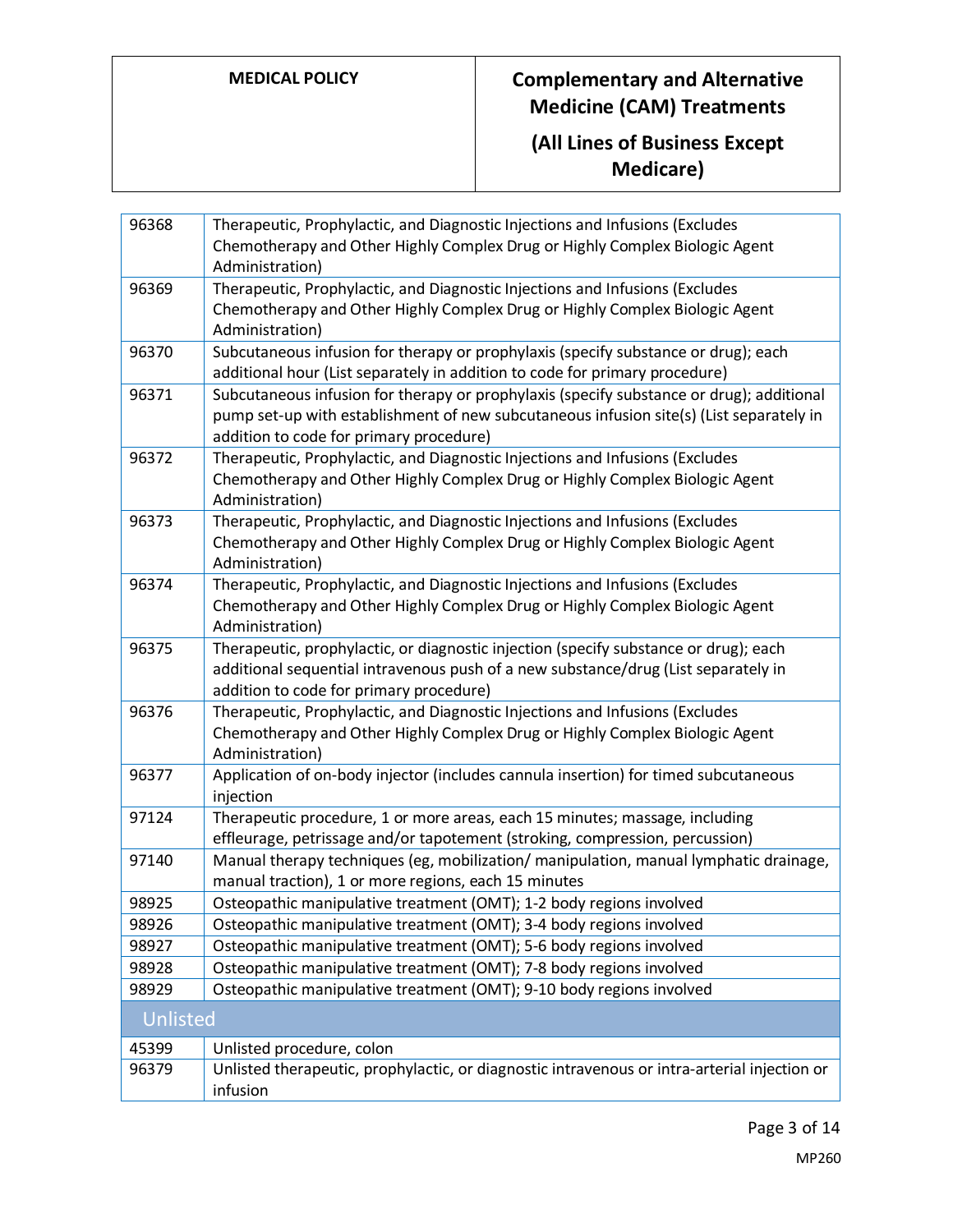97039 Unlisted modality (specify type and time if constant attendance)

### **DESCRIPTION**

### Complementary and Alternative Medicine

Complementary and alternative medicine (CAM) are approaches to care that are not in the mainstream stand of care approach.<sup>1</sup> They may be practiced by those who hold medical degrees and who might also practice standard, mainstream, allopathic, or Western medicine. In addition, those who are healthcare providers with other licensure (behavioral therapist, physical therapist, psychologist, or others) may also be practitioners of CAM. Complementary treatments are those that are used along with standard medical treatments but are not themselves considered to be standard treatment. Alternative treatments are those that are used instead of standard treatments and may intend to replace mainstream approaches. Often times, treatment may not be easily categorized in one type or another. Treatments are commonly focused on a behavioral health intervention, cancer treatment, or pain management for those with chronic conditions.<sup>2</sup> A 2012 National Health Interview Survey, which was conducted by the National Center for Health Statistics, part of the Centers for Disease Control and Prevention, found that 33.2 percent of adults in the United States aged 18 years and over and 11.6 percent of children age 4 to 17 years used some form of complementary health approach in the previous 12 months.<sup>3</sup> The percentages of adults and children using complementary approaches were similar to those in previous surveys. The safety and effectiveness of CAM treatments is often not well documented or studied, i.e., an insufficient evidencebase. Reasons may include a lack of funding and time, institutions willing to perform the studies, and regulatory issues. Generating a body of evidence from which conclusions can be drawn as to whether individual treatments are safe at effective at improving overall health (and for whom) is an ongoing area of development within the National Center for Complementary and Integrative Health.<sup>4</sup>

### **Treatments**

Complementary and alternative medicine (CAM) treatments identified in this policy are not an exhaustive list, but rather, a list of example treatments where the evidence base is lacking:

- *Autogenous lymphocytic factor*
- *Colon hydrotherapy, irrigation, cleansing and lavage*
- *Intravenous infusion including:*
	- o *Hydrogen peroxide*
	- o *Micronutrient (Myers' cocktail)*
	- o *Vitamin C*
- *Manual and soft tissue therapies including:*
	- o *Active release technique*
	- o *Craniosacral therapy*
	- o *Cupping*
	- o *Graston technique*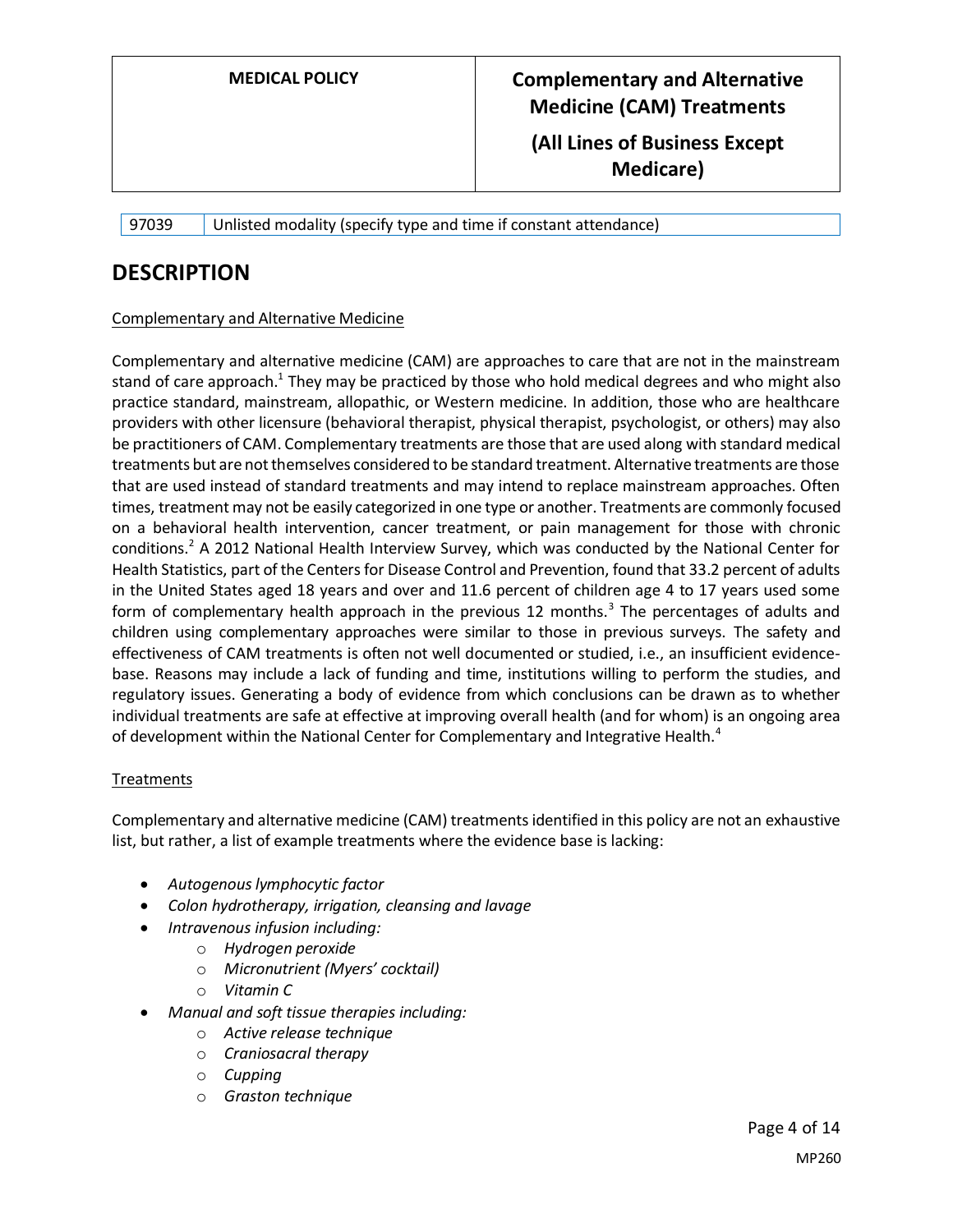**Medicare)**

- o *TuiNa*
- *Mesotherapy*
- *Oxygen therapy, including ozone therapy administered directly to the tissue, intravenously, or intramuscularly*
- *Placentophagy/placenta capsules*

## **REVIEW OF EVIDENCE**

A review of the ECRI, Hayes, Cochrane, and PubMed databases was conducted regarding the use of CAM treatments in general, and specifically those identified in this policy. Since the indications for treatment within this list is quite broad, the following review is focused on high-quality systematic reviews of the evidence identified through September 2021.

Autogenous lymphocytic factor (ALF)

Autogenous lymphocytic factor (ALF) is purported to boost immunity and eliminate risk future risk of disease that could be picked up from other processes that are not from placenta or other parts of the human.<sup>5</sup> ALF is generated from an individual's own blood. According to the United States Patent and Trademark Office, this process was patented (United States Patent: 8,449,922) in 2013.<sup>6</sup>

No systematic reviews regarding the use of ALF as a treatment for any indication were identified. A single, nonrandomized study from 1998 was identified.<sup>7</sup> Three hundred fifteen individuals were studied, including 25 controls and 290 chemically sensitive immunocompromised patients. Conclusions regarding the efficacy and safety of ALF cannot be made from the existing evidence base.

### Colon hydrotherapy, colonic irrigation, colonic cleansing, and colonic lavage

Colon hydrotherapy is also known as colonics, colon cleanse, or colon irrigation and has evolved over centuries into the modern form of performing a wash of the colon or large intestine, using water to remove waste matter.<sup>8</sup> This section does include the use of colon cleansing prior to a medically indicated health screen or diagnostic study (e.g., colonoscopy).

A single systematic review was identified regarding the use of colonic cleansing for general health promotion in the lay population.<sup>9</sup> The authors conducted a narrative review of the existing evidence base, including publications from both traditional and CAM publications. Conclusions could not be drawn as the authors identified no methodologically rigorous controlled trials of colonic cleansing for general health promotion. The authors did report identifying numerous case studies and series describing adverse effects of colon cleansing.

### Intravenous infusion including micronutrients (Myers' cocktail), vitamin C and hydrogen peroxide

Intravenous infusion micronutrient therapy (IVMT) involves the administration of vitamins and/or minerals with the goal of treating medical problems such as fatigue, infection, or cancer, or to improve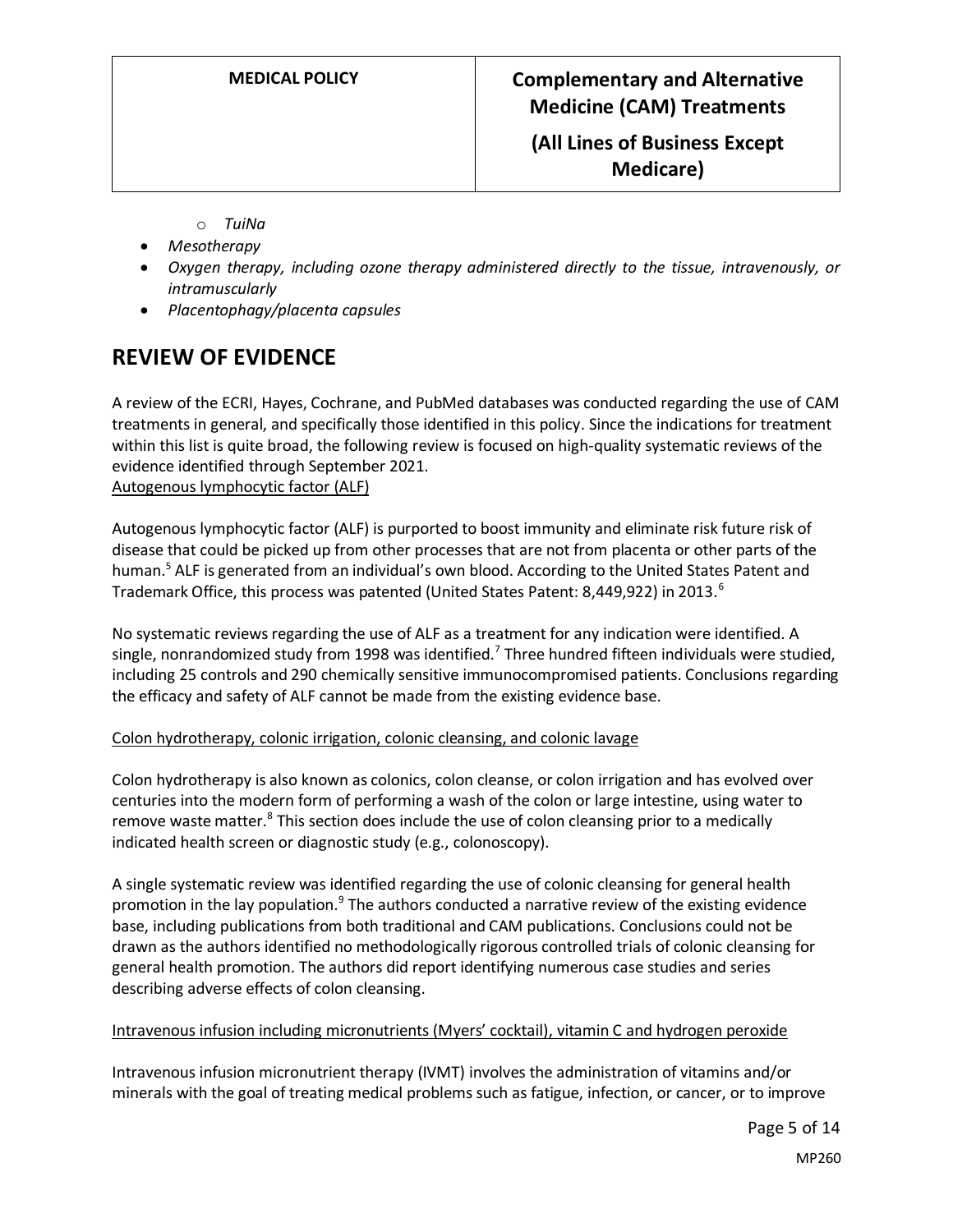**Medicare)**

and promote overall wellness. The Myers' cocktail is named for the late physician, John Myers, who administered a combination of magnesium chloride, calcium gluconate, thiamine, vitamin B6, vitamin B12, calcium pantothenate, vitamin B complex, vitamin C, and dilute hydrochloric acid to patients with problems such as fatigue, depression, chest pain, or heart palpitations in the 1970's. No record documents the exact doses of each constituent.

No systematic reviews regarding the use of intravenous micronutrient therapy including the Myers' cocktail were identified.

A systematic review of randomized controlled trials evaluating the protective role of intravenous vitamin C prior to percutaneous coronary intervention (PCI) was identified.<sup>10</sup> Meta-analyses were not performed. The Cochrane risk of bias tool for randomized trials was applied to assess bias amongst the eight included RCTs. Two trials did not report randomization strategy, though overall the authors reported risk of bias to be low. Sample sizes ranged from 21 to 532 in publications identified between 1997 and 2019. The authors reported that six types of outcomes (myocardial injury, antioxidant reservoir, ROS, inflammatory mediators, coronary perfusion index, endothelial dysfunction) showed statistically significant improvement, while three types of outcomes showed inconclusive associations (infarct size, coronary artery restenosis and cardiac contractility as assessed by LVEF). However, the overall heterogeneity of these eight trials significantly limits the ability to evaluate whether intravenous vitamin C prior to PCI has an overall health benefit. Doses varied across studies, as did timing of the intervention, and the variability of administration of other antioxidants and aspirin prior to PCI.

Intravenous hydrogen peroxide has also been investigated to treat bacterial or viral infections, migraines, chronic lung conditions, allergies and cancer.

No systematic reviews regarding the use of intravenous hydrogen peroxide as a treatment for any indication were identified. A case report was identified documenting the fatal administration of intravenous hydrogen peroxide given to an infant by mistake. $^{11}$ 

### Manual and soft tissue therapies including active release techniques, craniosacral therapy, cupping, instrument assisted soft tissue mobilization (IASTM), and TuiNa

Various methods of bodywork from ancient Eastern medicine and modern day techniques are applied with the intent of overall health promotion and healing ailments including acute and chronic pain.

Active release techniques were developed by an individual chiropractor who first published his work regarding this soft tissue method of relieving tension in the mid 1980's under the term myofascial release.<sup>12</sup> The methodology was later patented and adopted the current terminology. No systematic reviews were identified regarding the use of active release techniques for any indication.

Craniosacral therapy (CST) was developed in the 1970's by a doctor of osteopathy.<sup>13</sup> Practitioners of CST apply a small amount of pressure (5 grams) with the goal of releasing restrictions in the craniosacral system, thus aiding the body in healing pain and dysfunction associated with a wide array of disorders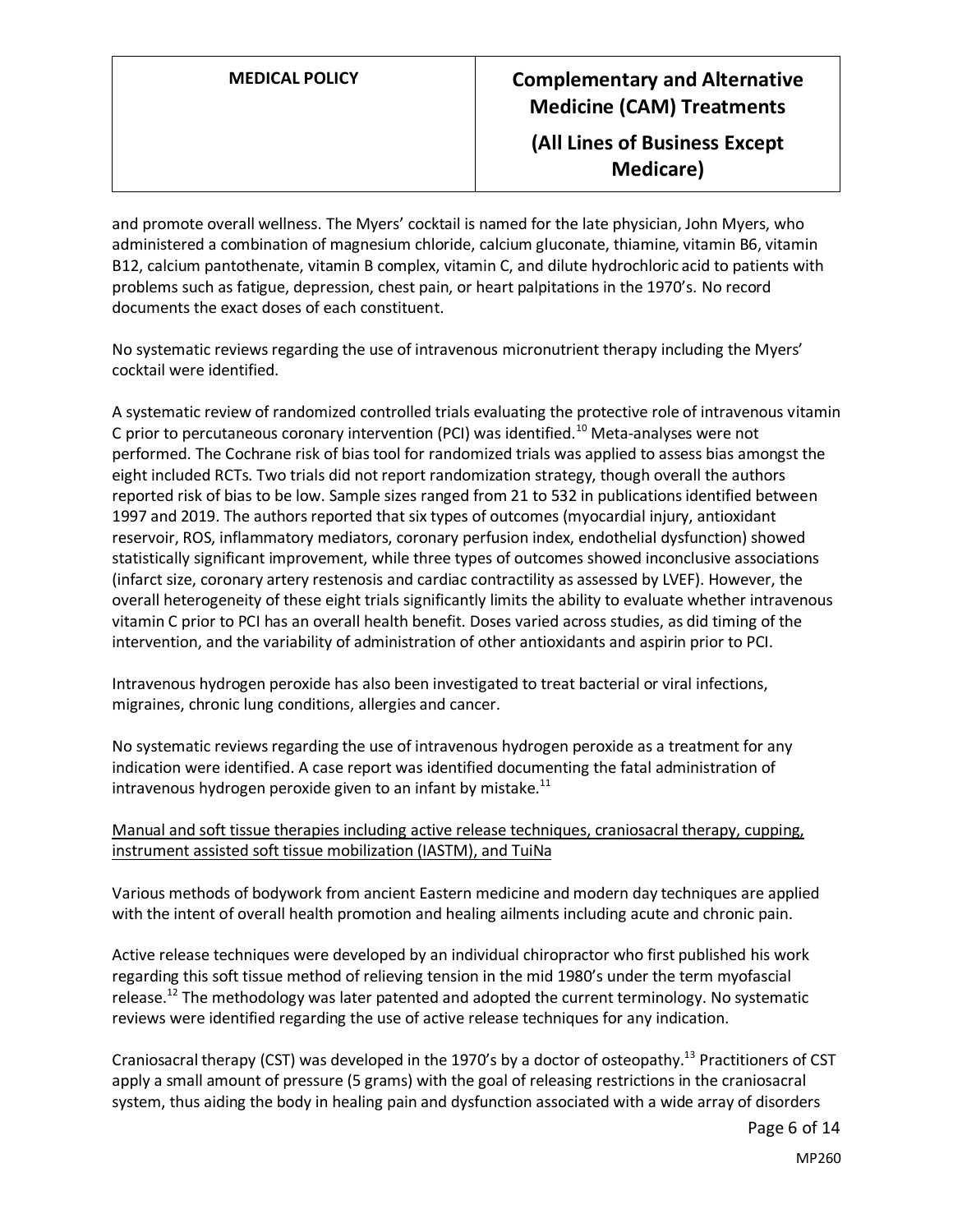## **MEDICAL POLICY Complementary and Alternative Medicine (CAM) Treatments (All Lines of Business Except Medicare)**

and injury. A Cochrane systematic review was identified regarding interventions for preventing and treating low-back ad pelvic pain during pregnancy.<sup>14</sup> The authors reported finding low-level evidence that craniosacral therapy may improve pregnancy-related pelvic pain, though these findings were made from one single-center, single blind study with a sample of 123 women. Another systematic review with meta-analyses included 10 randomized controlled trials with a total of 681 patients with neck and back pain, migraine, headache, fibromyalgia, epicondylitis, and pelvic girdle pain.<sup>15</sup> Amongst the trials, no serious adverse events were reported, and pooled analysis from a subset of studies suggested that CST showed a significant greater effect of a small size directly after the intervention (2 RCTs, SMD = − 0.32, 95%CI = [− 0.61, −0.02], I2 = 0%, N = 183). When compared with sham manual and non-manual therapies, at 6-months follow-up CST was found to have significant medium effect size in favor of CST (2 RCTs, SMD = − 0.59, 95%CI = [− 0.99, − 0.19], I2 = 25%, N = 138). In sensitivity analyses, the findings were reported to be robust. The authors reported that more RCT following strict design protocol are needed to corroborate the effects identified these studies. No additional systematic reviews with meta-analyses were identified.

Cupping therapy dates back to ancient Egyptian, Chinese, and Middle Eastern cultures, documented in texts as early as 1,550 B.C.<sup>16</sup> Cups used in this technique may be made of glass, bamboo, earthenware or silicone, and typically 3-7 cups are applied wet or dry for up to three minutes. Cupping may be included with other therapies as a form of deep tissue massage with the aim of helping with pain, inflammation, blood flow, and relaxation. Studies of cupping have investigated the effects on acne<sup>17</sup>, fibromyalgia<sup>18</sup>, herpes zoster<sup>19</sup>, hypertension<sup>20</sup>, pain<sup>21-23</sup>, and numerous other indications<sup>24,25</sup>. Collectively, studies of this modality are difficult to draw conclusions from regarding long term overall health benefits due to heterogeneity in the design (e.g., cupping used in conjunction with other modalities, or cupping compared to shams). While some studies find significant benefit, others report no effect or very low quality evidence from those that demonstrate benefit; beneficial effects are reported to be temporary, mild, or both. Overall, the evidence as to whether this is a beneficial treatment and for which patient populations is still lacking.

Instrument assisted soft tissue mobilization (IASTM) is a treatment applied to myofascial restrictions. By combining the application of the instruments and therapeutic exercise, the goal is to help break down collagen cross-links (scar tissue) and increase blood flow and cellular activity. The Graston Technique® is one form of IASTM, and is a patented therapy developed by an amateur athlete who collaborated with medical personnel and researchers to develop a set of stainless steel instruments to assist with soft tissue lesions and fascial restrictions.<sup>26</sup> Three systematic reviews were identified; the use of IASTM is not supported by the current evidence base. $27-29$ 

TuiNa massage manipulation, pronounced twee-nah massage originated in ancient China and is believed to be the oldest system of bodywork. It's one of the four main branches of traditional Chinese medicine. It's based on the theory that imbalances of qi or vital life force or energy, can cause blockages or imbalances that lead to pain and illness. Practitioners use oscillating and pressure techniques such as acupressure, myofascial release and reflexology that differ in force and speed to massage muscles and tendons and uses manipulation to realign the body. Passive joint movements are used to restore function to muscles and joints. To enhance the effects, herbal poultices or compresses, lotions, and salves are used. A large body of systematic reviews of studies (many, RCT's) conducted in China and

MP260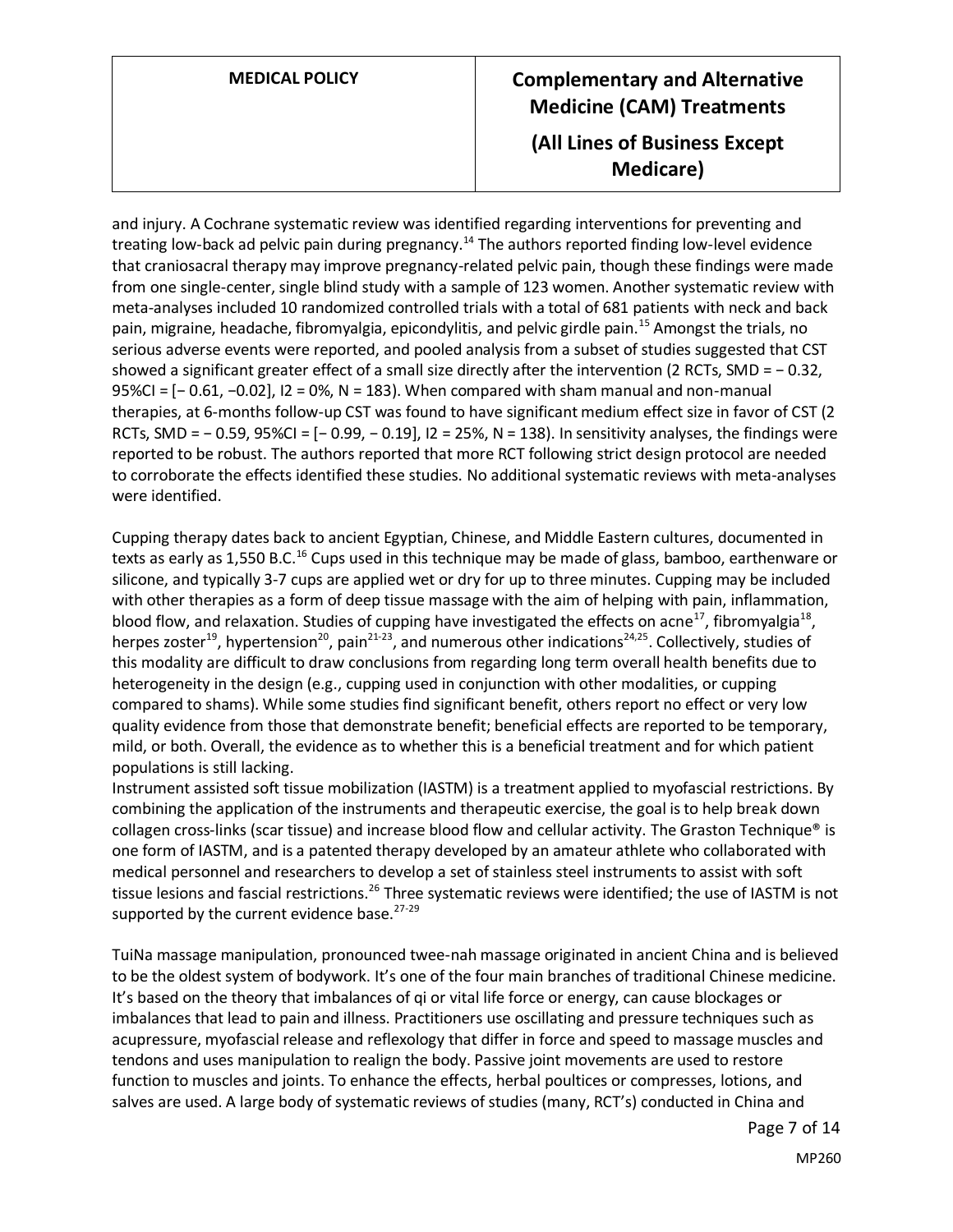**(All Lines of Business Except Medicare)**

Korea were identified, evaluating the effects of tuina massage in pediatric and adult indications including, but limited to anorexia nervosa, chronic fatigue syndrome, hypertension, irritable bowel syndrome, and musculoskeletal disorders.<sup>23,30-44</sup> A Cochrane systematic review was also identified, evaluating manual methods of pain management in labor, which included tuina.<sup>45</sup> Collectively, these studies report the following:

- High or unclear risk of bias
- No symptom improvement
- No benefit over comparison group
- Results from methodology that is not reproducible
- In those reporting an improvement, authors state that it appears to be from very-low-quality evidence
- Need for additional high-quality studies

### Mesotherapy

Mesotherapy involves the subcutaneous injection of small quantities of substances, such as vitamins, silica, or lecithin, for the purpose of fat or wrinkle reduction.<sup>46</sup> No systematic reviews were identified regarding the use of mesotherapy for non-cosmetic (medical) indications.

### Ozone therapy

Ozone is a form of oxygen and may be referred to in the literature as "medical ozone". Practitioners have reported the application of ozone therapy in gas and liquid form to treat numerous medical conditions and as a topical disinfectant. In the past decade, there have been over a dozen systematic reviews published regarding the use of ozone therapy as a treatment for a wide range of indications.

In 2019 the United States Food and Drug Administration issued a federal document in the Code of Federal Regulations regarding the dangers of ozone administration, including the following text: $47$ *(a) Ozone is a toxic gas with no known useful medical application in specific, adjunctive, or preventive therapy. In order for ozone to be effective as a germicide, it must be present in a concentration far greater than that which can be safely tolerated by man and animals.*

*(b) Although undesirable physiological effects on the central nervous system, heart, and vision have been reported, the predominant physiological effect of ozone is primary irritation of the mucous membranes. Inhalation of ozone can cause sufficient irritation to the lungs to result in pulmonary edema. The onset of pulmonary edema is usually delayed for some hours after exposure; thus, symptomatic response is not a reliable warning of exposure to toxic concentrations of ozone. Since olfactory fatigue develops readily, the odor of ozone is not a reliable index of atmospheric ozone concentration.*

### Placentophagy/placenta capsules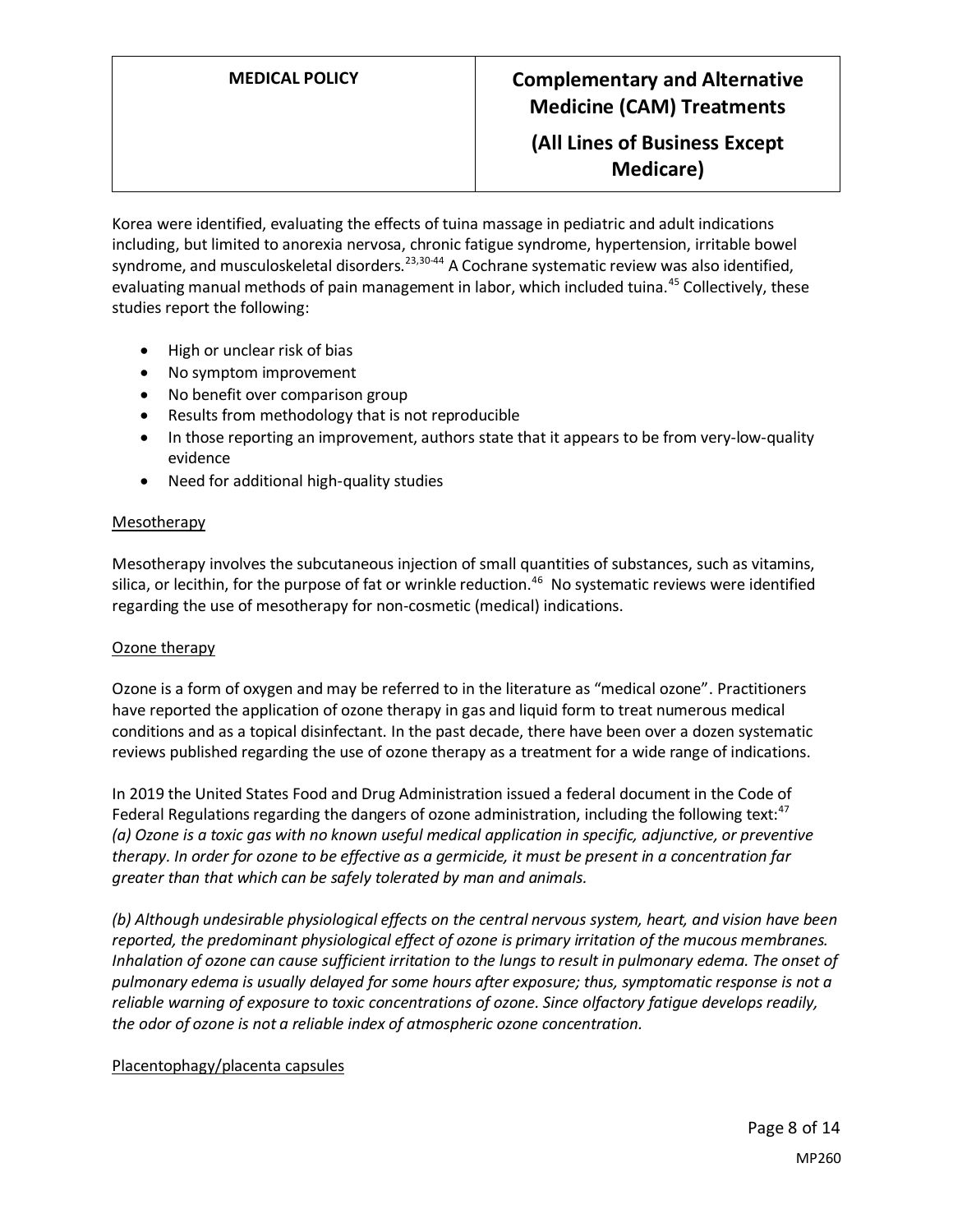The act of postpartum women consuming their placenta (placentophagy) encapsulated, cooked and raw has been practiced in North American since the 1970's as an act to prevent postpartum depression and other perceived health benefits.<sup>48</sup>

A Centers for Disease Control and Prevention (CDC) Morbidity and Mortality Weekly Report regarding a case of late-onset group B *Streptococcus agalactiae* (GBS) bacteremia in an infant in Oregon was published in 2017.<sup>49</sup> The infant's illness was found to be attributable to high maternal colonization secondary to consumption of GBS-infected placental tissue. The mother ingested placenta capsules that were processed by a commercial company for consumption. According to the report, the commercial company states on their website that placenta is cleaned, sliced and dehydrated, then ground and placed into gelatin capsules and stored at room temperature. However, there are no standards that exist for processing placenta for human consumption. The CDC report recommended that clinicians should inquire about a history of placenta ingestion in cases of late-onset GBS infection, and educate mothers interested in placenta encapsulation about the potential risks.

No systematic reviews were identified regarding placenta consumption for any indication.

## **CLINICAL PRACTICE GUIDELINES**

No US-based clinical practice guidelines based on research were identified that recommend any of the treatments listed in this policy for any indication.

### National Comprehensive Cancer Network (NCCN)

No clinical practice guidelines from the National Comprehensive Cancer Network were identified recommending any of the therapies in this policy.

### Society of Obstetricians and Gynaecologists of Canada (SOGC)

In 2019, the SOGC published a statement summarizing the reported benefits and harms of consumption of human placenta, including recent concerns from the U.S. Centers for Disease Control and Prevention about placental encapsulation.<sup>50</sup> SOGC stated that "there is no documented evidence of benefit for improved iron stores, mood, or lactation in any of the studies that meet critical review and standards of evidence. In addition to potential harm, there is now documented harm related to placental consumption. As such, in the absence of strong evidence showing benefits and absence of harm, the SOGC does not recommend the practice of placentophagy."

### <span id="page-8-0"></span>**POLICY SUMMARY**

Complementary and alternative medicine (CAM) are approaches to care that are not in the mainstream standard of care approach. The safety and effectiveness of individual CAM treatments are frequently not well supported by a sufficient evidence base. Research into these practices is an ongoing area of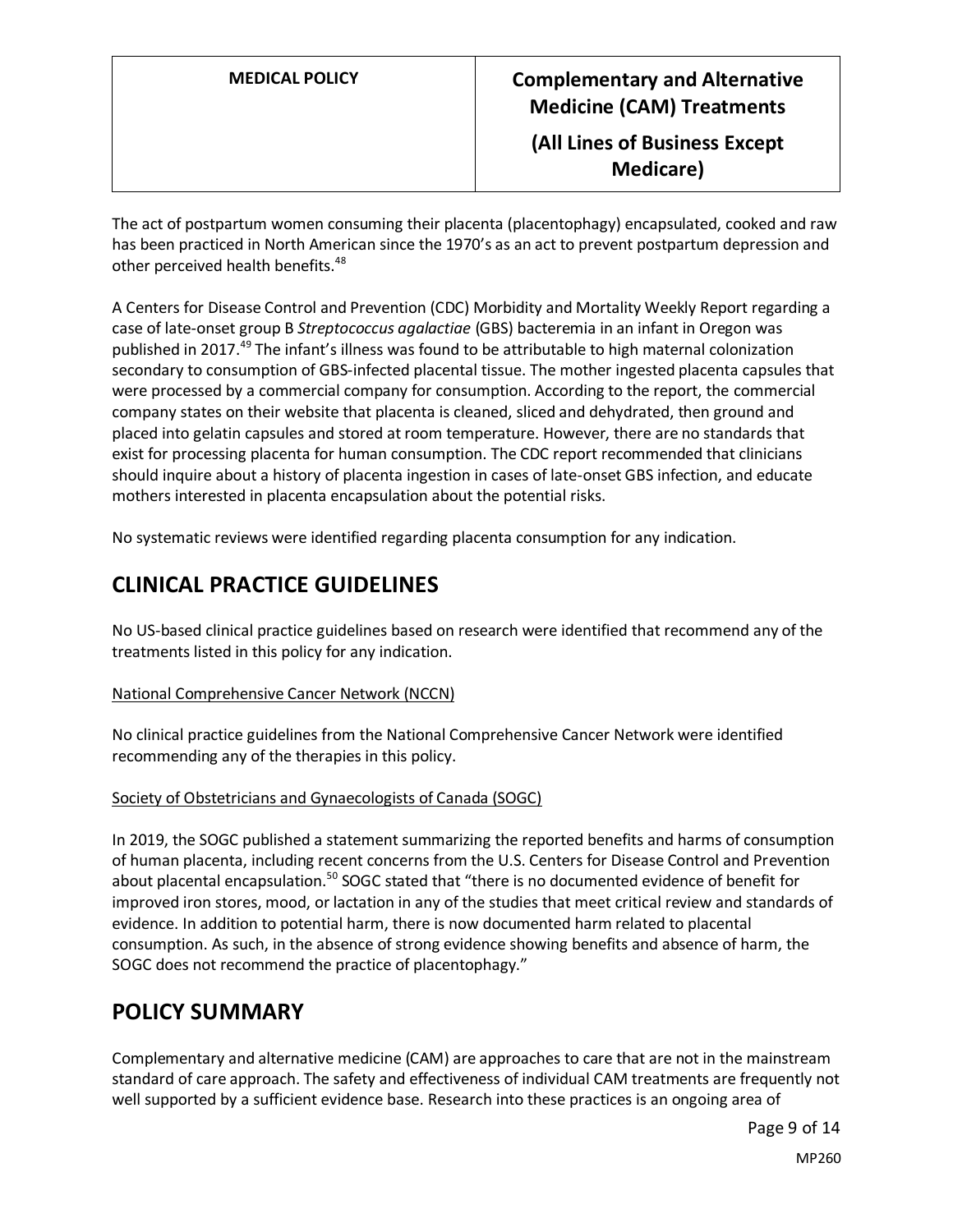development. Some studies report benefits, though the size of the effect and time period associated with the effects are still unclear. No clinical practice guidelines based on research were identified specifically recommending CAM treatment for any indication. More research is needed with sufficient design to draw conclusions about overall benefits and safety for many CAM treatments.

## **INSTRUCTIONS FOR USE**

Company Medical Policies serve as guidance for the administration of plan benefits. Medical policies do not constitute medical advice nor a guarantee of coverage. Company Medical Policies are reviewed annually and are based upon published, peer-reviewed scientific evidence and evidence-based clinical practice guidelines that are available as of the last policy update. The Companies reserve the right to determine the application of Medical Policies and make revisions to Medical Policies at any time. Providers will be given at least 60-days notice of policy changes that are restrictive in nature.

The scope and availability of all plan benefits are determined in accordance with the applicable coverage agreement. Any conflict or variance between the terms of the coverage agreement and Company Medical Policy will be resolved in favor of the coverage agreement.

## **REGULATORY STATUS**

### Mental Health Parity Statement

Coverage decisions are made on the basis of individualized determinations of medical necessity and the experimental or investigational character of the treatment in the individual case. In cases where medical necessity is not established by policy for specific treatment modalities, evidence not previously considered regarding the efficacy of the modality that is presented shall be given consideration to determine if the policy represents current standards of care.

## <span id="page-9-0"></span>**MEDICAL POLICY CROSS REFERENCES**

- Biofeedback and Neurofeedback
- Chelation Therapy for Non Overload Conditions
- Chiropractic Care (All Lines of Business Except Medicare)
- Hyperbaric Oxygen Therapy (All Lines of Business Except Medicare)
- Hyperbaric Oxygen Therapy (Medicare Only)
- Lyme Disease
- Outpatient Physical Therapy (All Lines of Business Except Medicare)
- Subcutaneous Hormone Pellet Implant

### **REFERENCES**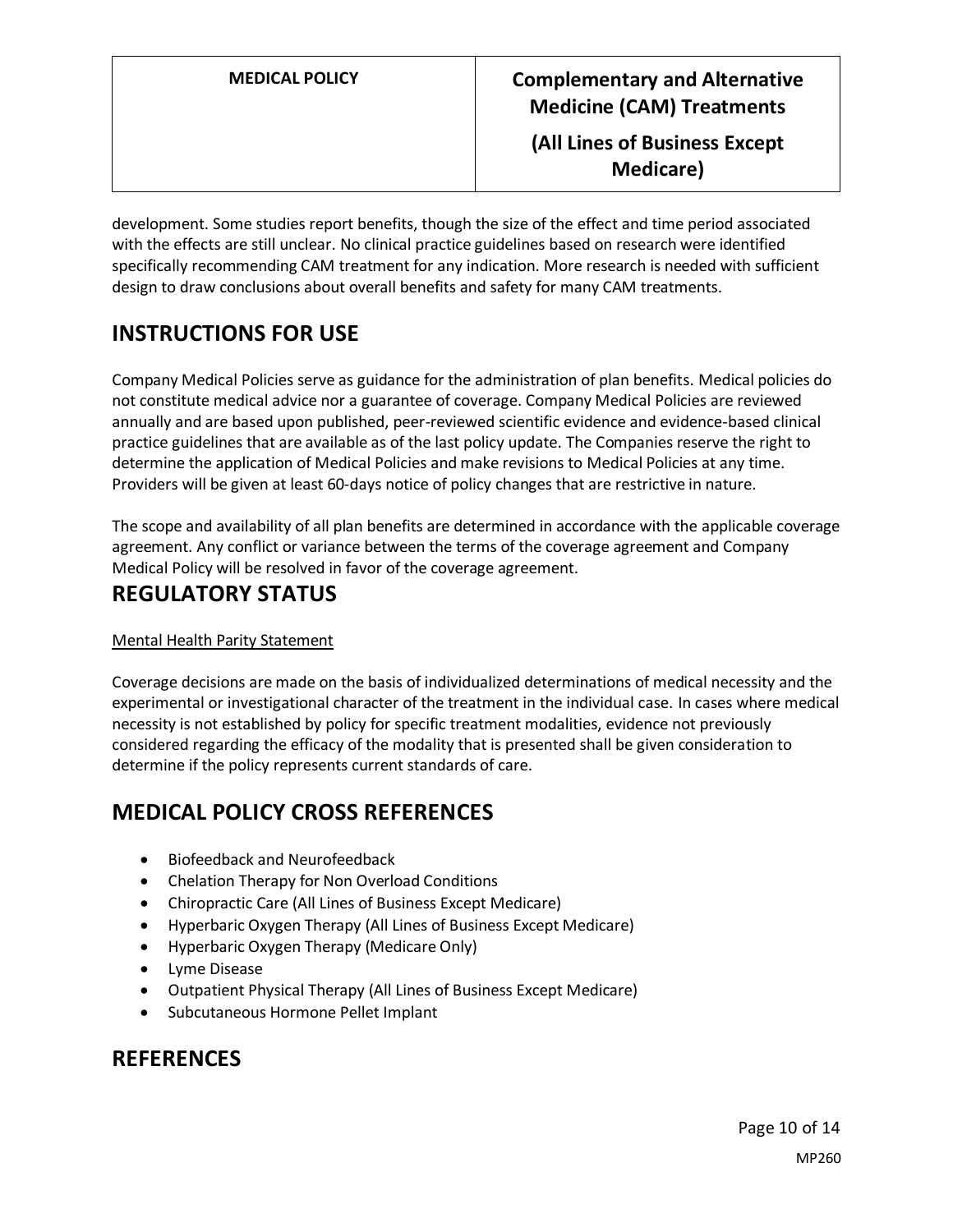- 1. National Institutes of Health. National Cancer Institute. Complementary and Alternative Medicine. Updated: September 30, 2019. [https://www.cancer.gov/about](https://www.cancer.gov/about-cancer/treatment/cam)[cancer/treatment/cam.](https://www.cancer.gov/about-cancer/treatment/cam) Accessed 09/24/2021.
- 2. National Institutes of Health. National Center for Complementary and Integrative Health (NCCIH). Complementary, Alternative, or Integrative Health: What's In a Name? Last Updated: July 2018. [https://www.nccih.nih.gov/health/complementary-alternative-or-integrative-health](https://www.nccih.nih.gov/health/complementary-alternative-or-integrative-health-whats-in-a-name)[whats-in-a-name.](https://www.nccih.nih.gov/health/complementary-alternative-or-integrative-health-whats-in-a-name) Accessed 09/24/2021.
- 3. National Institutes of Health. National Center for Complementary and Integrative Health (NCCIH). The Use and Cost of Complementary Health Approaches in the United States. [https://www.nccih.nih.gov/about/the-use-and-cost-of-complementary-health-approaches-in](https://www.nccih.nih.gov/about/the-use-and-cost-of-complementary-health-approaches-in-the-united-states)[the-united-states.](https://www.nccih.nih.gov/about/the-use-and-cost-of-complementary-health-approaches-in-the-united-states) Accessed 09/24/2021.
- 4. National Institutes of Health. National Center for Complementary and Integrative Health (NCCIH). NCCIH 2016 Strategic Plan[. https://www.nccih.nih.gov/about/nccih-2016-strategic](https://www.nccih.nih.gov/about/nccih-2016-strategic-plan)[plan.](https://www.nccih.nih.gov/about/nccih-2016-strategic-plan) Accessed 09/24/2021.
- 5. Environmental Health Center Dallas. Immune Boosters [https://www.ehcd.com/immune](https://www.ehcd.com/immune-booster/)[booster/.](https://www.ehcd.com/immune-booster/) Accessed 09/24/2021.
- 6. United States Patent and Trademark Office. "Method of treating a chemically sensitive individual." United States Patent: 8,449,922. Rea, et al. May 28, 2013. [http://patft.uspto.gov/netacgi/nph-](http://patft.uspto.gov/netacgi/nph-Parser?Sect1=PTO2&Sect2=HITOFF&u=%2Fnetahtml%2FPTO%2Fsearch-adv.htm&r=1&p=1&f=G&l=50&d=PTXT&S1=8449922&OS=8449922&RS=8449922)[Parser?Sect1=PTO2&Sect2=HITOFF&u=%2Fnetahtml%2FPTO%2Fsearch](http://patft.uspto.gov/netacgi/nph-Parser?Sect1=PTO2&Sect2=HITOFF&u=%2Fnetahtml%2FPTO%2Fsearch-adv.htm&r=1&p=1&f=G&l=50&d=PTXT&S1=8449922&OS=8449922&RS=8449922)[adv.htm&r=1&p=1&f=G&l=50&d=PTXT&S1=8449922&OS=8449922&RS=8449922.](http://patft.uspto.gov/netacgi/nph-Parser?Sect1=PTO2&Sect2=HITOFF&u=%2Fnetahtml%2FPTO%2Fsearch-adv.htm&r=1&p=1&f=G&l=50&d=PTXT&S1=8449922&OS=8449922&RS=8449922) Accessed 09/24/2021.
- 7. Griffiths BB, Rea WJ, Griffiths B, Pan Y. The role of the T lymphocytic cell cycle and an autogenous lymphocytic factor in clinical medicine. *Cytobios.* 1998;93(372):49-66. <https://www.ncbi.nlm.nih.gov/pubmed/9721636>
- 8. Association of Registered Colon Hydrotherapists (ARCH). [http://www.colonic](http://www.colonic-association.org/about-colon-hydrotherapy/)[association.org/about-colon-hydrotherapy/.](http://www.colonic-association.org/about-colon-hydrotherapy/) Accessed 09/24/2021.
- 9. Acosta RD, Cash BD. Clinical effects of colonic cleansing for general health promotion: a systematic review. *Am J Gastroenterol.* 2009;104(11):2830-2836; quiz 2837. <https://www.ncbi.nlm.nih.gov/pubmed/19724266>
- 10. Khan SA, Bhattacharjee S, Ghani MOA, Walden R, Chen QM. Vitamin C for Cardiac Protection during Percutaneous Coronary Intervention: A Systematic Review of Randomized Controlled Trials. *Nutrients.* 2020;12(8).<https://www.ncbi.nlm.nih.gov/pubmed/32718091>
- 11. Lubec B, Hayn M, Denk W, Bauer G. Brain lipid peroxidation and hydroxy radical attack following the intravenous infusion of hydrogen peroxide in an infant. *Free Radic Biol Med.* 1996;21(2):219- 223.<https://www.ncbi.nlm.nih.gov/pubmed/8818637>
- 12. Active Release Techniques. [https://www.activerelease.com/about.asp.](https://www.activerelease.com/about.asp) Accessed 09/24/2021.
- 13. Upledger Institute International | Discover CranioSacral Therapy. [https://www.upledger.com/therapies/index.php.](https://www.upledger.com/therapies/index.php) Accessed 09/24/2021.
- 14. Liddle SD, Pennick V. Interventions for preventing and treating low-back and pelvic pain during pregnancy. *Cochrane Database Syst Rev.* 2015(9):CD001139. <https://www.ncbi.nlm.nih.gov/pubmed/26422811>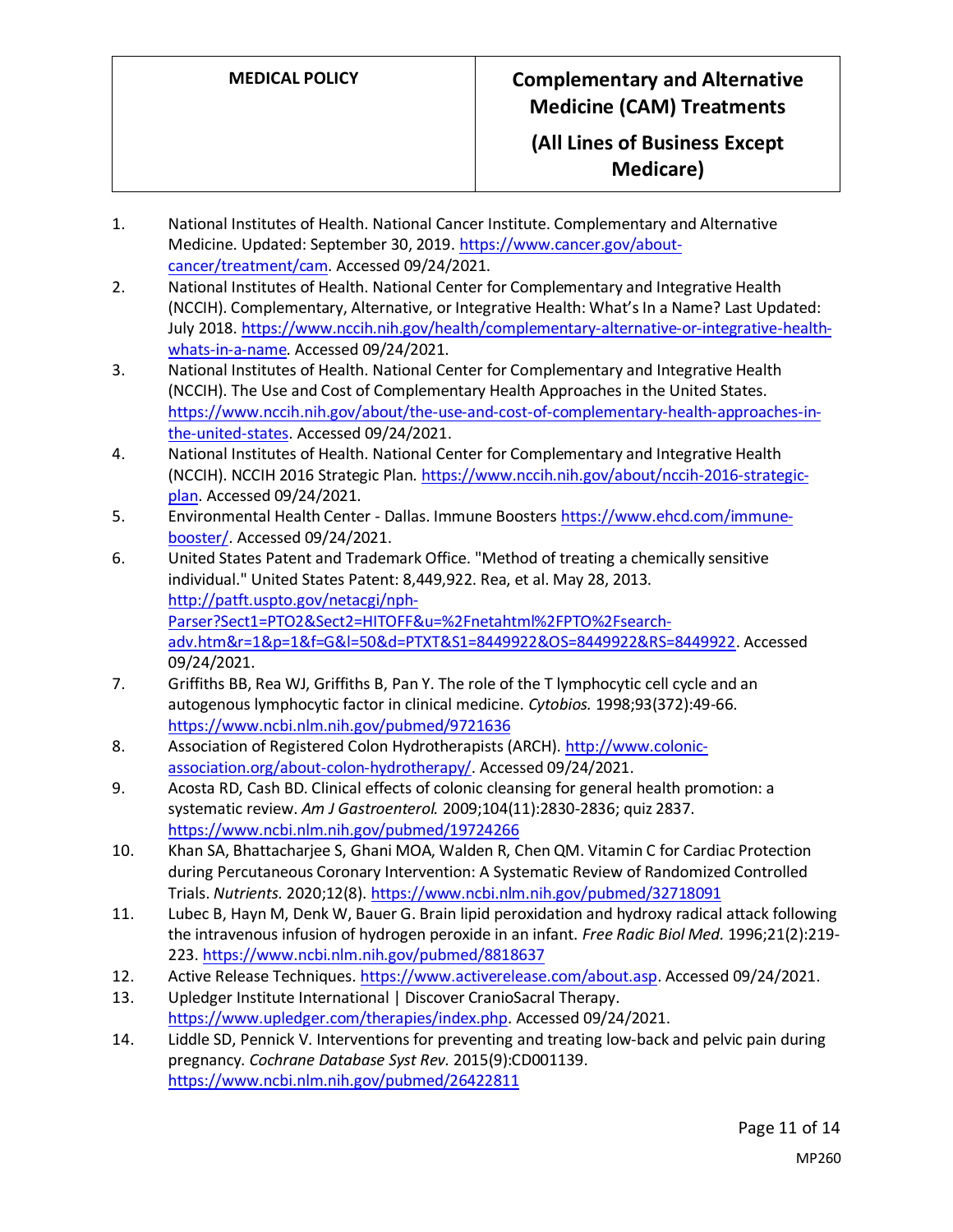- 15. Haller H, Lauche R, Sundberg T, Dobos G, Cramer H. Craniosacral therapy for chronic pain: a systematic review and meta-analysis of randomized controlled trials. *BMC Musculoskelet Disord.*  2019;21(1):1[. https://www.ncbi.nlm.nih.gov/pubmed/31892357](https://www.ncbi.nlm.nih.gov/pubmed/31892357)
- 16. WebMD | Cupping Therapy | October 2, 2018. [https://www.webmd.com/balance/guide/cupping-therapy#1.](https://www.webmd.com/balance/guide/cupping-therapy#1) Accessed 09/24/2021.
- 17. Cao H, Yang G, Wang Y, et al. Complementary therapies for acne vulgaris. *Cochrane Database Syst Rev.* 2015;1:CD009436.<https://www.ncbi.nlm.nih.gov/pubmed/25597924>
- 18. Cao H, Liu J, Lewith GT. Traditional Chinese Medicine for treatment of fibromyalgia: a systematic review of randomized controlled trials. *J Altern Complement Med.* 2010;16(4):397-409. <https://www.ncbi.nlm.nih.gov/pubmed/20423209>
- 19. Cao H, Zhu C, Liu J. Wet cupping therapy for treatment of herpes zoster: a systematic review of randomized controlled trials. *Altern Ther Health Med.* 2010;16(6):48-54. <https://www.ncbi.nlm.nih.gov/pubmed/21280462>
- 20. Lu S, Du S, Fish A, Tang C, Lou Q, Zhang X. Wet cupping for hypertension: a systematic review and meta-analysis. *Clin Exp Hypertens.* 2019;41(5):474-480. <https://www.ncbi.nlm.nih.gov/pubmed/30183389>
- 21. Kim S, Lee SH, Kim MR, et al. Is cupping therapy effective in patients with neck pain? A systematic review and meta-analysis. *BMJ Open.* 2018;8(11):e021070. <https://www.ncbi.nlm.nih.gov/pubmed/30397006>
- 22. Wang YT, Qi Y, Tang FY, et al. The effect of cupping therapy for low back pain: A meta-analysis based on existing randomized controlled trials. *J Back Musculoskelet Rehabil.* 2017;30(6):1187- 1195[. https://www.ncbi.nlm.nih.gov/pubmed/28946531](https://www.ncbi.nlm.nih.gov/pubmed/28946531)
- 23. Yuan QL, Guo TM, Liu L, Sun F, Zhang YG. Traditional Chinese medicine for neck pain and low back pain: a systematic review and meta-analysis. *PLoS One.* 2015;10(2):e0117146. <https://www.ncbi.nlm.nih.gov/pubmed/25710765>
- 24. Li JQ, Guo W, Sun ZG, et al. Cupping therapy for treating knee osteoarthritis: The evidence from systematic review and meta-analysis. *Complement Ther Clin Pract.* 2017;28:152-160. <https://www.ncbi.nlm.nih.gov/pubmed/28779923>
- 25. Ma SY, Wang Y, Xu JQ, Zheng L. Cupping therapy for treating ankylosing spondylitis: The evidence from systematic review and meta-analysis. *Complement Ther Clin Pract.* 2018;32:187- 194.<https://www.ncbi.nlm.nih.gov/pubmed/30057049>
- 26. Graston Technique. [https://grastontechnique.com/AboutUs/.](https://grastontechnique.com/AboutUs/) Accessed 09/24/2021.
- 27. Seffrin CB, Cattano NM, Reed MA, Gardiner-Shires AM. Instrument-Assisted Soft Tissue Mobilization: A Systematic Review and Effect-Size Analysis. *J Athl Train.* 2019;54(7):808-821. <https://www.ncbi.nlm.nih.gov/pubmed/31322903>
- 28. Nazari G, Bobos P, MacDermid JC, Birmingham T. The Effectiveness of Instrument-Assisted Soft Tissue Mobilization in Athletes, Participants Without Extremity or Spinal Conditions, and Individuals with Upper Extremity, Lower Extremity, and Spinal Conditions: A Systematic Review. *Arch Phys Med Rehabil.* 2019;100(9):1726-1751. <https://www.ncbi.nlm.nih.gov/pubmed/30797743>
- 29. Cheatham SW, Lee M, Cain M, Baker R. The efficacy of instrument assisted soft tissue mobilization: a systematic review. *J Can Chiropr Assoc.* 2016;60(3):200-211. <https://www.ncbi.nlm.nih.gov/pubmed/27713575>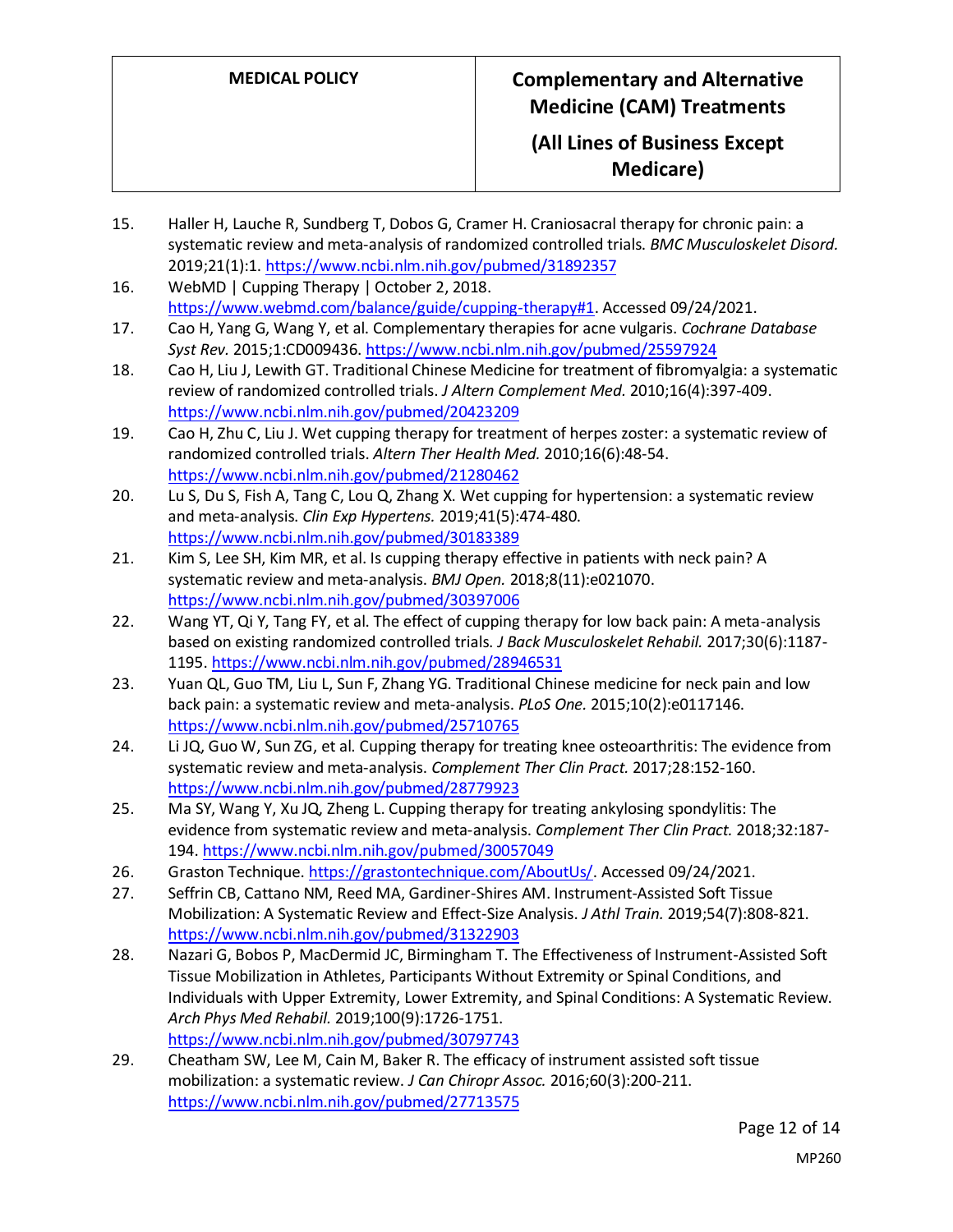- 30. Liang SB, Lai BY, Cao HJ, et al. Pediatric tuina for the treatment of anorexia in children under 14 years: a systematic review and meta-analysis of randomized controlled trials. *Complement Ther Med.* 2020;51:102411[. https://www.ncbi.nlm.nih.gov/pubmed/32507428](https://www.ncbi.nlm.nih.gov/pubmed/32507428)
- 31. Huang F, Zhao S, Dai L, et al. Tuina for cervical vertigo: A systematic review and meta-analysis of randomized controlled trials. *Complement Ther Clin Pract.* 2020;39:101115. <https://www.ncbi.nlm.nih.gov/pubmed/32379654>
- 32. Chen SC, Ho YS, Kwai-Ping Suen L, et al. Traditional Chinese medicine (TCM) massage for the treatment of congenital muscular torticollis (CMT) in infants and children: A systematic review and meta-analysis. *Complement Ther Clin Pract.* 2020;39:101112. <https://www.ncbi.nlm.nih.gov/pubmed/32379651>
- 33. Wang H, Mo S, Yang L, et al. Effectiveness associated with different therapies for senile osteoporosis: a network Meta-analysis. *J Tradit Chin Med.* 2020;40(1):17-27. <https://www.ncbi.nlm.nih.gov/pubmed/32227762>
- 34. Kim DY, Lee JS, Park SY, Kim SJ, Son CG. Systematic review of randomized controlled trials for chronic fatigue syndrome/myalgic encephalomyelitis (CFS/ME). *J Transl Med.* 2020;18(1):7. <https://www.ncbi.nlm.nih.gov/pubmed/31906979>
- 35. Zheng H, Chen R, Zhao X, et al. Comparison between the Effects of Acupuncture Relative to Other Controls on Irritable Bowel Syndrome: A Meta-Analysis. *Pain Res Manag.*  2019;2019:2871505.<https://www.ncbi.nlm.nih.gov/pubmed/31814859>
- 36. Di YM, Yang L, Shergis JL, et al. Clinical evidence of Chinese medicine therapies for depression in women during perimenopause and menopause. *Complement Ther Med.* 2019;47:102071. <https://www.ncbi.nlm.nih.gov/pubmed/31780032>
- 37. Mo Z, Li D, Zhang R, Chang M, Yang B, Tang S. Comparisons of the Effectiveness and Safety of Tuina, Acupuncture, Traction, and Chinese Herbs for Lumbar Disc Herniation: A Systematic Review and Network Meta-Analysis. *Evid Based Complement Alternat Med.* 2019;2019:6821310. <https://www.ncbi.nlm.nih.gov/pubmed/31015852>
- 38. Lee NW, Kim GH, Heo I, et al. Chuna (or Tuina) Manual Therapy for Musculoskeletal Disorders: A Systematic Review and Meta-Analysis of Randomized Controlled Trials. *Evid Based Complement Alternat Med.* 2017;2017:8218139[. https://www.ncbi.nlm.nih.gov/pubmed/29441114](https://www.ncbi.nlm.nih.gov/pubmed/29441114)
- 39. Tao WW, Jiang H, Tao XM, Jiang P, Sha LY, Sun XC. Effects of Acupuncture, Tuina, Tai Chi, Qigong, and Traditional Chinese Medicine Five-Element Music Therapy on Symptom Management and Quality of Life for Cancer Patients: A Meta-Analysis. *J Pain Symptom Manage.* 2016;51(4):728- 747.<https://www.ncbi.nlm.nih.gov/pubmed/26880252>
- 40. Yang X, Zhao H, Wang J. Chinese massage (Tuina) for the treatment of essential hypertension: a systematic review and meta-analysis. *Complement Ther Med.* 2014;22(3):541-548. <https://www.ncbi.nlm.nih.gov/pubmed/24906593>
- 41. Cheng YH, Huang GC. Efficacy of massage therapy on pain and dysfunction in patients with neck pain: a systematic review and meta-analysis. *Evid Based Complement Alternat Med.*  2014;2014:204360[. https://www.ncbi.nlm.nih.gov/pubmed/24695806](https://www.ncbi.nlm.nih.gov/pubmed/24695806)
- 42. Kong LJ, Fang M, Zhan HS, et al. Tuina-focused integrative chinese medical therapies for inpatients with low back pain: a systematic review and meta-analysis. *Evid Based Complement Alternat Med.* 2012;2012:578305.<https://www.ncbi.nlm.nih.gov/pubmed/23346207>